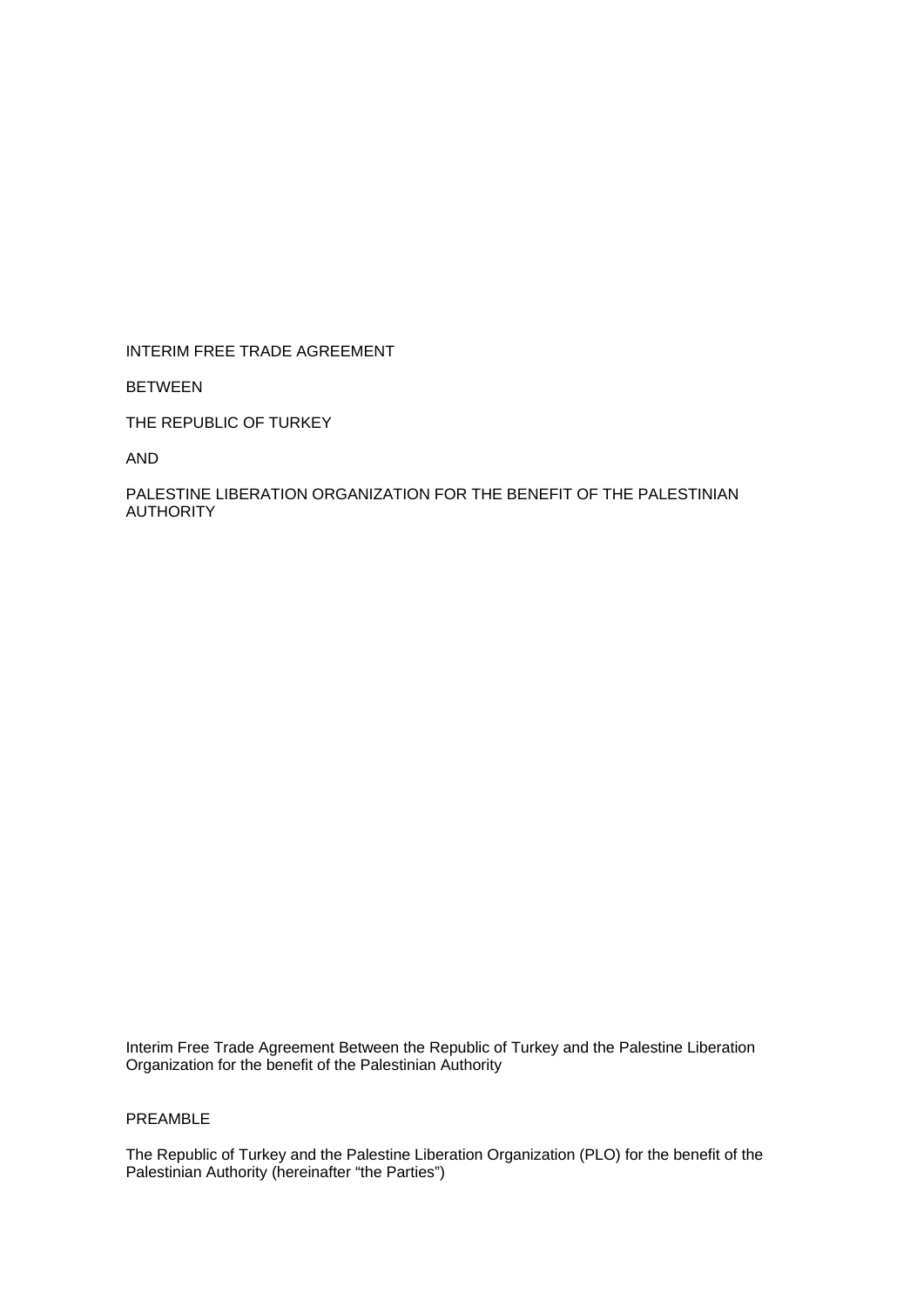DESIROUS to develop and strengthen friendly relations, especially in the fields of economic cooperation and trade between the Parties and to enhance the scope of mutual trade,

CONFIRMING their intention to participate actively in the process of economic integration in Europe and in the Mediterranean Basin expressing their preparedness to cooperate in seeking ways and means to strengthen this process,

TAKING INTO CONSIDERATION the Agreement Establishing an Association between Turkey and the European Economic Community and the Euro-Mediterranean Interim Association Agreement between the European Community and the Palestine Liberation Organization for the benefit of Palestinian Authority of the West Bank and the Gaza Strip,

HAVING regard to the experience gained from the cooperation developed between the Parties to this Agreement as well as between them and their main trading partners,

CONSIDERING the importance of the links existing between Turkey and the Palestinian people of the West Bank and the Gaza Strip, and the common values they share,

TAKING INTO ACCOUNT the difference in economic and social development existing between the Parties and the need to intensify existing efforts to promote economic and social development in the West Bank and the Gaza Strip,

CONSIDERING the importance of the Middle East peace process leading to a permanent settlement based on Security Council Resolutions 242 and 338,

RECOGNIZING the rights and obligations under the international agreements which they have signed and the importance of the Oslo Agreements,

DECLARING their readiness to undertake activities with a view to promoting harmonious development of their trade as well as to expanding and diversifying their mutual cooperation in the fields of joint interest, including fields not covered by this Agreement, thus creating a framework and supportive environment based on equality, non-discrimination, and a balance of rights and obligations,

CONSIDERING the membership of Turkey in the World Trade Organization (hereinafter referred as "the WTO") and her commitment to comply with the rights and obligations arising from the Marrakesh Agreement establishing the WTO, and mindful of Palestinian Authority's wish to comply with the WTO rules and principles with a view to constitute a basis for her foreign trade policy,

RESOLVED to lay down for this purpose provisions aimed at the progressive abolition of the obstacles to trade between the Parties in accordance with the provisions of these instruments, in particular those concerning the establishment of free trade areas,

HAVE DECIDED, in pursuance of these objectives, to conclude the following Interim Agreement (hereinafter referred to as "this Agreement").

CHAPTER I GENERAL PRINCIPLES

Article 1 **Objectives** 

The Parties, by taking into account the Turkey's obligations arising from the Customs Union with the European Community and the Euro-Mediterranean Interim Association Agreement on trade and cooperation between the European Community and Palestine Liberation Organization for the benefit of the Palestinian Authority of the West Bank and the Gaza Strip, shall gradually establish a free trade area on substantially all their trade between them in conformity with the provisions of this Agreement and in conformity with Article XXIV of the GATT 1994 and the other multilateral agreements annexed to the Agreement establishing the WTO.

The objectives of this Agreement are: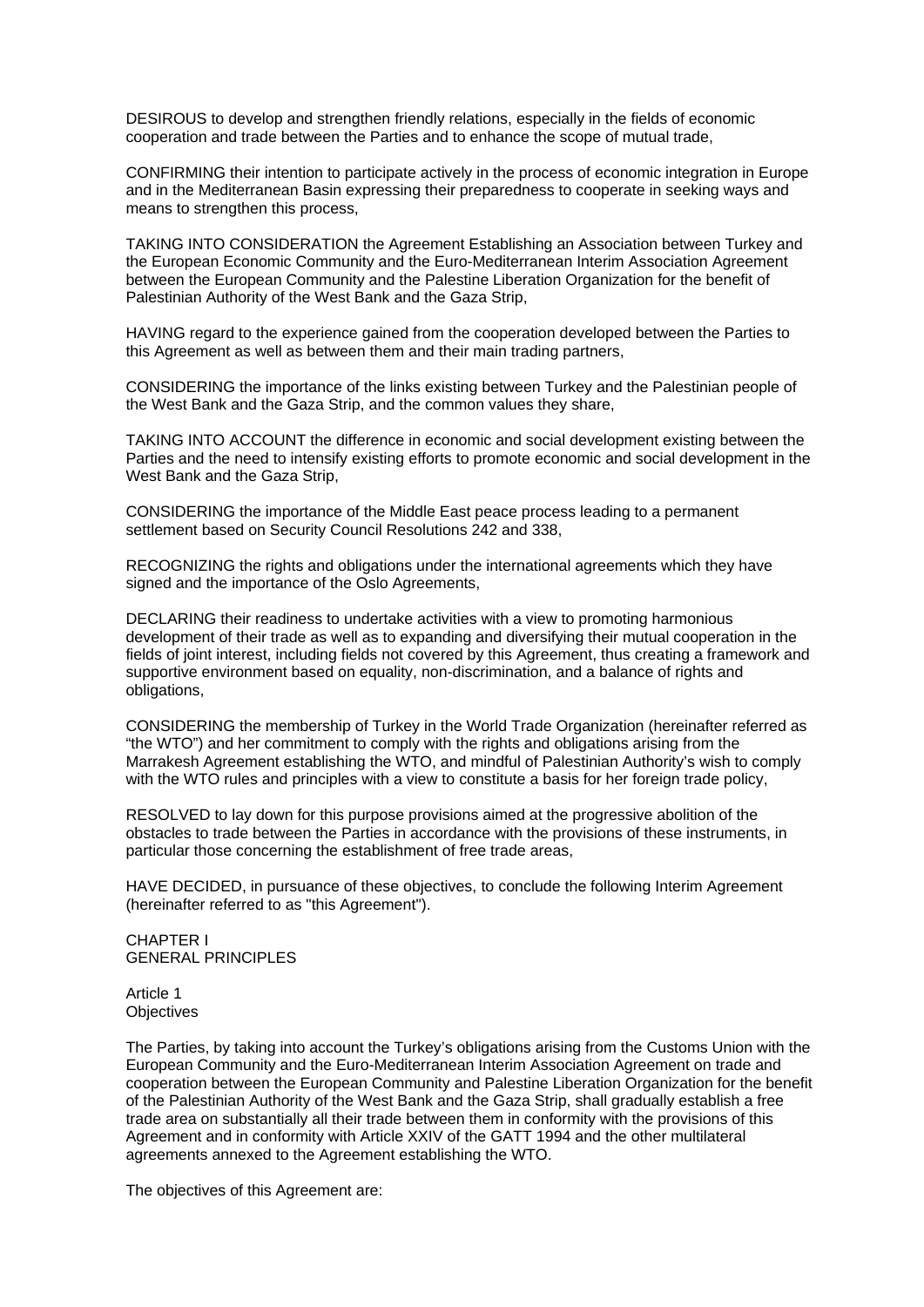to increase and enhance the economic cooperation and to raise the living standards of the Parties;

to gradually eliminate difficulties and restrictions on trade in goods, including also the agricultural products;

to promote, through the expansion of reciprocal trade, the harmonious development of the economic relations between the Parties;

to provide fair conditions of competition in trade between the Parties;

to contribute by the removal of barriers to trade, to the harmonious development and expansion of world trade;

to create conditions for further encouragement of investments particularly for the development of joint investments in both countries;

to promote trade and cooperation between the Parties in third country markets.

CHAPTER II FREE MOVEMENT OF GOODS

INDUSTRIAL PRODUCTS

Article 2 Scope

The provisions of this Chapter shall apply to products originating in the Parties falling within Chapters 25 to 97 of Harmonized Commodity Description and Coding System with the exception of the products listed in Annex I of this Agreement.

Article 3

Abolition of Customs Duties on Imports and Charges Having Equivalent Effect

The Parties shall abolish on the date of entry into force of this Agreement all customs duties on imports and any charges having equivalent effect on products originating in the Republic of Turkey or the West Bank and the Gaza Strip.

Article 4 Customs Duties of a Fiscal Nature

The provisions concerning the abolition of customs duties on imports shall also apply to customs duties of a fiscal nature.

Article 5 Structural Adjustment

By way of derogation from Articles 3 and the Paragraph 1 of Article 12, the Palestinian Authority may take exceptional measures of limited duration in the form of increased customs duties.

Such measures may only apply to infant industries, and to sectors undergoing restructuring or experiencing serious difficulties, particularly where those difficulties entail severe social problems.

Customs duties on imports applicable in the West Bank and the Gaza Strip to products originating in Turkey introduced by these measures may not exceed 25% *ad valorem* and shall maintain an element of preference for products originating in Turkey. The total value of imports of the products that are subject to these measures may not exceed 15% of total imports of industrial products from Turkey, during the last year for which statistics are available.

Such measures shall be applied for a period not exceeding five years unless the Joint Committee authorizes a longer duration.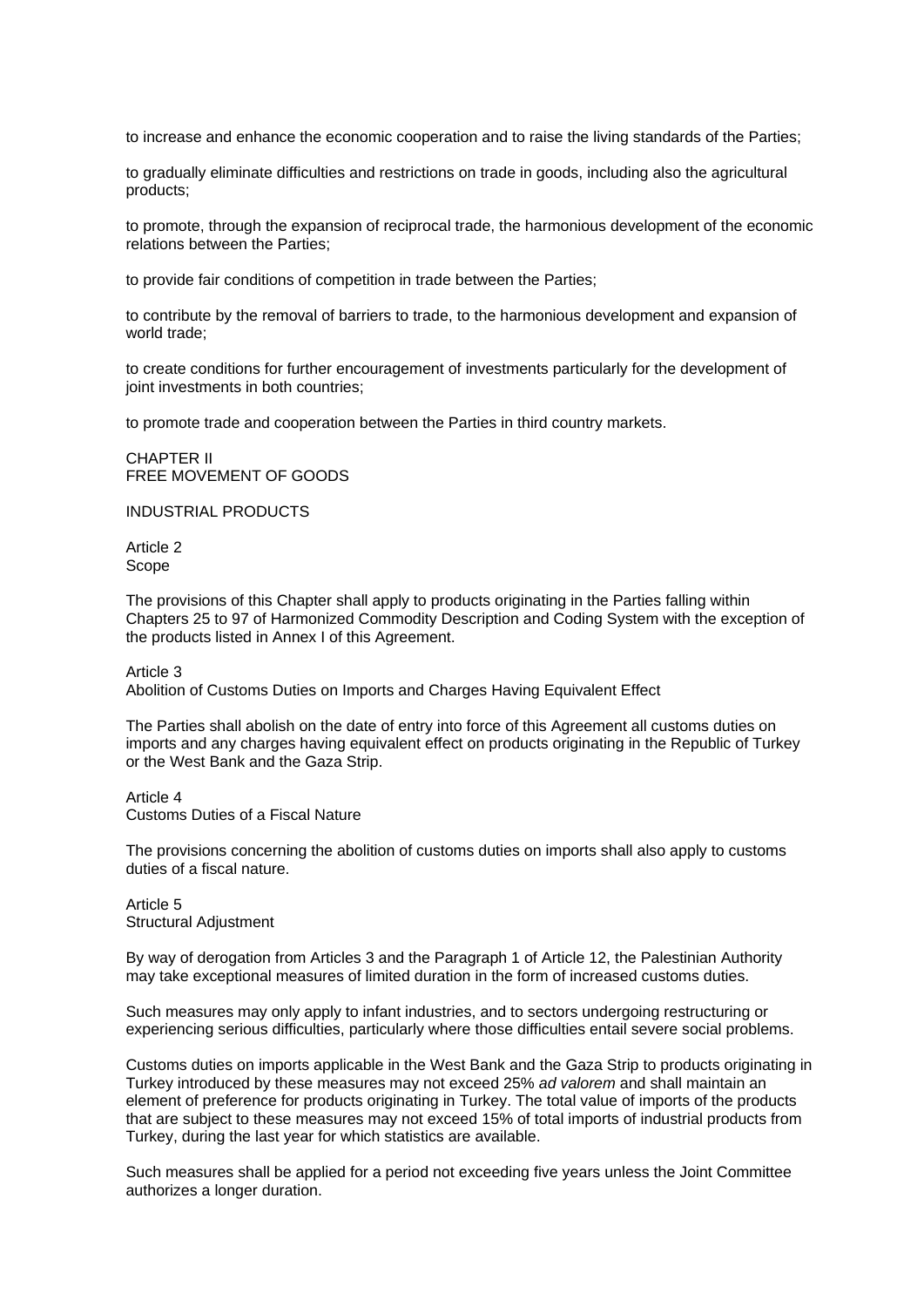The Palestinian Authority shall inform the Joint Committee of any exceptional measures she intends to adopt and, at the request of Turkey, consultations shall be held in the Joint Committee on such measures and the sectors prior to their application. When adopting such measures the Palestinian Authority shall provide the Joint Committee with a schedule for the abolition of the customs duties introduced pursuant to this Article. Such schedules shall provide for a phasing out of these duties starting at the latest two years after their introduction, at equal rates. The Joint Committee may decide on a different schedule.

BASIC AND PROCESSED AGRICULTURAL PRODUCTS AND FISHERIES

Article 6 Scope

The provisions of this Chapter shall apply to basic and processed agricultural products and fisheries originating in the Parties.

The term "basic and processed agricultural products and fisheries" means for the purpose of this Agreement the products falling within Chapters 1 to 24 of the Harmonized Commodity Description and Coding System and the products listed in Annex I of this Agreement.

Taking into account the role of agriculture in their respective economies; the development of trade in agricultural products; the high sensitivity of agricultural products; the rules of their respective agricultural policy, the Parties shall examine in the Joint Committee the possibilities of granting to each other further concessions in trade in agricultural products.

Article 7 Exchange of Concessions

The Parties decided to determine the products which will be subject to preferential treatment by the Joint Committee procedure as referred to in Article 43.

In this regard, the Joint Committee is hereby authorized to meet at the earliest convenience upon the entry into force of this Agreement to initiate the negotiations on concessions in trade of basic and processed agricultural products and fisheries and to establish the Annexes of Protocol I to this Agreement.

Article 8 Sanitary and Phytosanitary Measures

The Parties shall not apply their regulations in sanitary and phytosanitary matters as an arbitrary or unjustifiable discrimination or a disguised restriction on trade between them. The Parties shall apply their sanitary and phytosanitary measures within the spirit of the provisions of the GATT and the other relevant WTO agreements.

Article 9

Specific Safeguards on Agricultural Products

1. Notwithstanding other provisions of this Agreement, and in particular Article 22, given the particular sensitivity of the agricultural products, if imports of products originating in a Party, which are the subject of concessions granted under this Agreement, cause serious disturbance to the markets or to their domestic regulatory mechanisms, in the other Party, both Parties shall enter into consultations immediately to find an appropriate solution. Pending such solution, the Party concerned may take the measures it deems necessary, in accordance with the relevant WTO rules.

2. In the selection of appropriate measures, priority must be given to those least disturbing the functioning of this Agreement. The safeguard measures shall be notified immediately to the Joint Committee and shall be subject to periodic consultations within that Committee, particularly with a view to their abolition as soon as circumstances permit.

COMMON PROVISIONS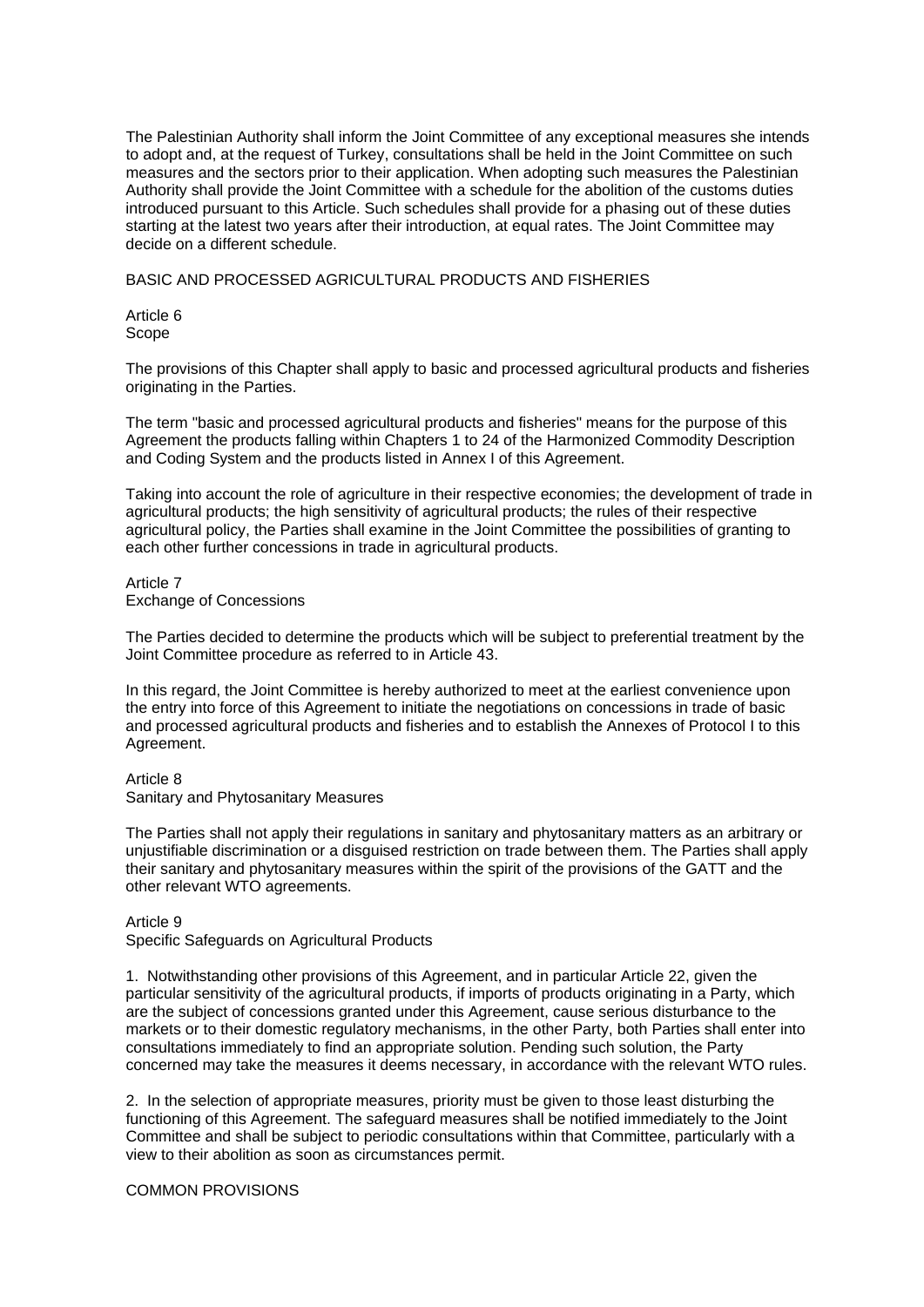Article 10 Classification of Goods

In the trade between the Parties covered by this Agreement, the Parties shall apply their respective Customs Tariffs on the classification of goods for imports into them.

Article 11 Basic Duties

For each product the basic rate to which the successive reductions set out in this Agreement are to be applied shall be that actually applied rates that are in the Parties on the day of conclusion of negotiations.

If following the entry into force of this Agreement, any tariff reduction is applied on an *erga omnes* basis; in particular, reductions resulting from the tariff negotiations in the WTO, such reduced duties shall replace the basic duties referred to in paragraph 1 as from that date when such reductions are applied.

The Parties shall communicate to each other their respective applied rates on the day of conclusion of the negotiations.

Article 12

Customs Duties on Imports or Exports and Charges Having Equivalent Effect

No new customs duties on imports or any other charge having equivalent effect shall be introduced in trade between the Parties.

All customs duties on exports and any charges having equivalent effect shall be abolished between the Parties upon entry into force of this Agreement.

No new customs duties on exports or any other charge having equivalent effect shall be introduced in trade between the Parties.

Article 13

Quantitative Restrictions on Imports or Exports and Measures Having Equivalent Effect

All quantitative restrictions on imports or exports or measures having equivalent effect shall be abolished between the Parties upon the date of entry into force of this Agreement.

From the date of the entry into force of this Agreement no new quantitative restriction on imports or exports or measure having equivalent effect shall be introduced.

Article 14 Internal Taxation

The Parties shall refrain from any measure or practice of an internal fiscal nature establishing, whether directly or indirectly, discrimination between the products of one Party and like products originating in the other Party.

Products exported to the territory of the Parties may not benefit from repayment of internal taxes in excess of the amount of direct or indirect taxes imposed on them.

Article 15

Customs Unions, Free Trade Areas, Frontier Trade and Other Preferential Agreements

This Agreement shall not prevent the maintenance or establishment of customs unions, free trade areas or arrangements for cross-border trade of the Parties with third countries to the extent that these do not negatively affect the trade regime and in particular the provisions concerning rules of origin provided for by this Agreement.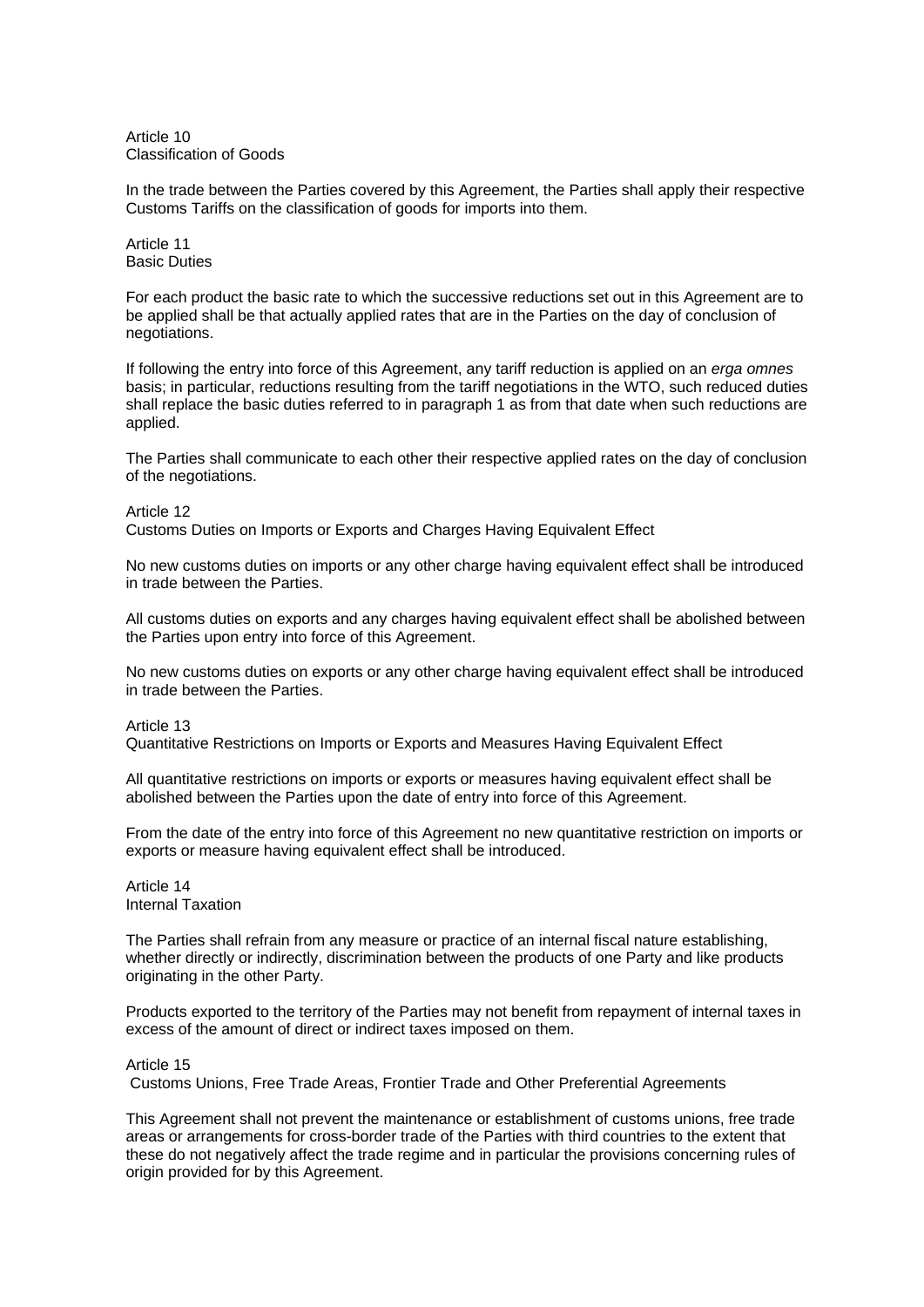Exchange of information shall take place, upon request of either Party, within the Joint Committee concerning agreements establishing such customs unions or free trade areas.

Article 16 Dumping

If a Party finds that dumping, within the meaning of Article VI of GATT 1994 is taking place in trade relations governed by this Agreement, it may take appropriate measures against that practice in accordance with Article VI of the GATT 1994 and the WTO Agreement on Implementation of Article VI of the GATT 1994 under the conditions and in accordance with the procedures laid down in Article 22 of this Agreement.

Article 17

Emergency Action on Imports of Particular Products

Where any product is being imported into either of the Parties in such increased quantities and under such conditions as to cause, or threaten to cause:

serious injury to domestic producers or disturbances on the market of like or directly competitive products;

serious disturbances in any sector of the economy or difficulties which could bring about serious deterioration in the economic situation of a region

the Party concerned may take appropriate measures under the conditions and in accordance with the procedures laid down in Article 22.

Article 18 Re-export and Serious Shortage

Where compliance with the provisions of the Paragraph 2 and 3 of Article 12 and Articles 13 leads to:

re-export towards a third country against which the exporting Party to this Agreement maintains for the product concerned quantitative export restrictions, export duties or measures or charges having equivalent effect; or

a serious shortage, or threat thereof, of a product essential to the exporting Party;

and where the situations referred to above give rise or are likely to give rise to major difficulties for the exporting Party, that Party may take appropriate measures under the conditions and in accordance with the procedures laid down in Article 22 of this Agreement. The measures shall be non-discriminatory and shall be eliminated when conditions no longer justify their maintenance.

Article 19 General Exceptions

This Agreement shall not preclude prohibitions or restrictions on imports, exports or goods in transit justified on grounds of public morality, public policy or public security; the protection of health and life of humans, animals or plants; the protection of national treasures possessing artistic, historic or archaeological value; the protection of intellectual, industrial and commercial property. Such prohibitions or restrictions must not, however, constitute a means of arbitrary discrimination or a disguised restriction on trade between the Parties.

### Article 20

Rules of Origin and Cooperation between the Customs Administrations

The Parties agree to apply the harmonized European preferential rules of origin in the mutual trade including all existing and further amendments thereto.

2. Protocol II lays down the rules of origin and methods of administrative cooperation.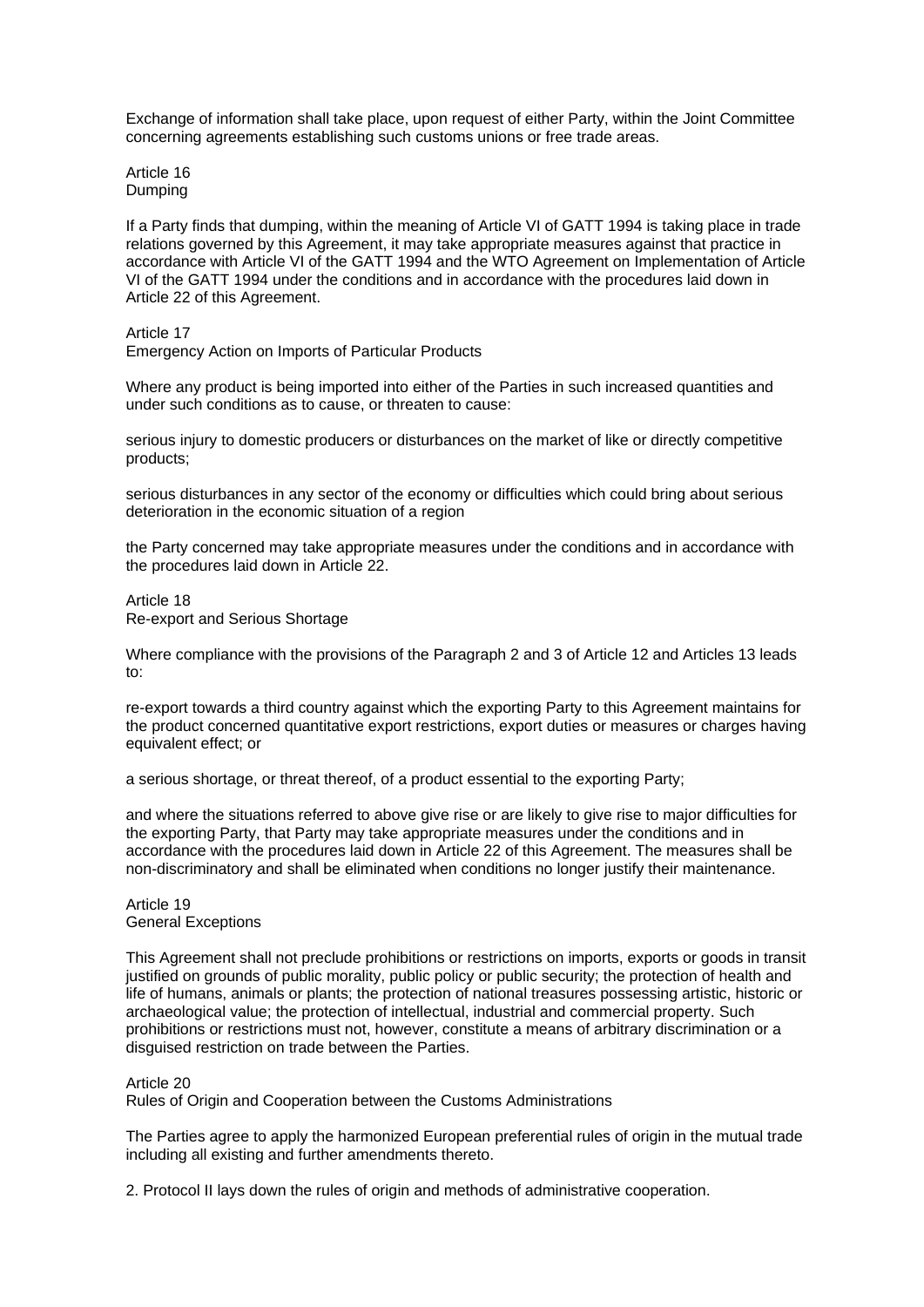### Article 21 Balance of Payments Difficulties

Where either Party is in a serious balance of payments difficulties or under threat thereof, the Party concerned may in accordance with the conditions laid down within the framework of WTO/GATT 1994 and with Articles VIII and XIV of Agreement of International Monetary Fund, adopt restrictive measures, which shall be of limited duration and may not go beyond what is necessary to remedy the balance of payments situation. The Party concerned shall inform the other Party forthwith of their introduction and submit to the other Party, as soon as possible, a time schedule of their removal.

## Article 22

Notifications and Consultations Procedure For The Application of Measures

Before initiating the procedure for the application of measures set out in this Article, the Parties shall endeavour to solve any differences between themselves through direct consultations, and shall inform the other Party thereof.

In the cases specified in Articles 9, 16, 17, 18, 24 and 45, a Party, which considers resorting to any measures, shall promptly notify the Joint Committee thereof. The Party concerned shall provide the Joint Committee with all relevant information and give it the assistance required to examine the case. Consultations between the Parties shall take place without delay in the Joint Committee with a view to finding a commonly acceptable solution.

If, within one month of the matter being referred to the Joint Committee, the Party in question fails to put an end to the practice objected to or to the difficulties notified and in the absence of a decision by the Joint Committee in the matter, the concerned Party may adopt the measures it considers necessary to remedy the situation.

The measures taken shall be notified immediately to the Joint Committee. They shall be restricted, with regard to their extent and to their duration, to what is strictly necessary in order to rectify the situation giving rise to their application and shall not be in excess of the damage caused by the practice or the difficulty in question. Priority shall be given to such measures that will least disturb the functioning of this Agreement.

The measures taken shall be the subject of regular consultations within the Joint Committee with a view to their relaxation, or abolition when conditions no longer justify their maintenance.

Where exceptional circumstances requiring immediate action make prior examination impossible, the Party concerned may, in the cases of Articles 9, 16, 17, 18, 24 and 45 apply forthwith the precautionary measures strictly necessary to remedy the situation. The measures shall be notified without delay to the Joint Committee and consultations between the Parties to this Agreement shall take place within the Joint Committee.

### CHAPTER III TRADE-RELATED PROVISIONS

Article 23 Payments and Transfers

Payments relating to trade between the Parties and the transfer of such payments to the territory of the Party where the creditor resides shall be free from any restrictions.

The Parties shall refrain from any currency exchange or administrative restrictions on the grant, repayment or acceptance of short and medium-term credits covering commercial transactions in which a resident participates.

No restrictive measures shall apply to transfers related to investments and in particular to the repatriation of amounts invested or reinvested and of any kind of revenues stemming there from.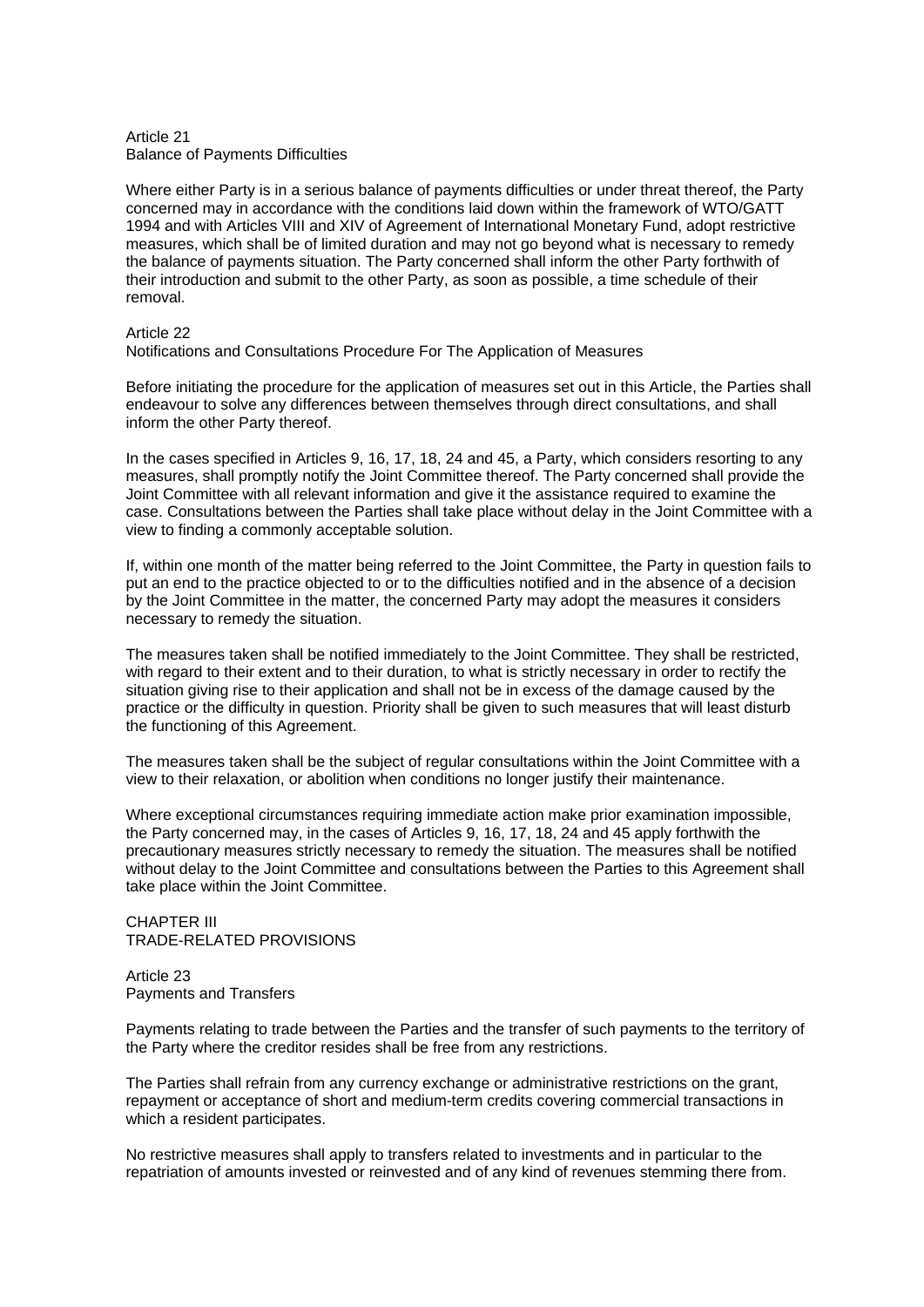It is understood that the provisions in this Article are without prejudice to the equitable, nondiscriminatory application of their respective legislation in connection with criminal offences and orders or judgments in administrative and ad judicatory proceedings.

### Article 24

Rules of Competition Concerning Undertakings, State Aid

The following are incompatible with the proper implementation of this Agreement, in so far as they affect trade between the Parties:

all agreements between undertakings, decisions by associations of undertakings and concerted practices between undertakings which have as their object or effect the prevention, restriction or distortion of competition;

abuse by one or more undertakings of dominant position in the territories of the Parties as a whole or in a substantial part thereof;

any state aid which distorts or threatens to distort competition by favoring certain undertakings or the production of certain goods.

Each Party shall ensure transparency in the area of state aid. Upon request by one Party, the other Party shall provide information on particular individual cases of state aid.

For the purpose of applying the provisions of paragraph 1 of this Article, the Parties will take the measures in conformity with the procedures and under the conditions laid down in their respective Agreements with the European Communities. In case of any change in those procedures and/or conditions these changes will be applicable between the Parties.

If the Parties consider that a particular practice is incompatible with the terms of the first paragraph of this Article, and:

is not adequately dealt with under the implementing rules referred to in paragraph 3 of this Article, or

in the absence of such rules, and if such practice causes or threatens to cause serious prejudice to the interest of the other Party or material injury to its domestic industry, including its services industry

it may take appropriate measures after consultation within the Joint Committee or after thirty working days following referral for such consultation.

In the case of practices incompatible with paragraph 1.c) of this Article, such appropriate measures may, where the WTO/GATT 1994 applies thereto, only be adopted in conformity with the procedures and under the conditions laid down by the WTO/GATT 1994 and any other relevant instrument negotiated under its auspices which are applicable between the Parties.

Notwithstanding any provisions to the contrary adopted in conformity with this Article, the Parties shall exchange information taking into account the limitations imposed by the requirements of professional and business secrecy.

#### Article 25

Intellectual, Industrial and Commercial Property

The Parties shall grant and ensure adequate effective protection of intellectual, industrial and commercial property rights in line with the WTO Agreement on Trade-Related Aspects of Intellectual Property Rights (TRIPs) and other international Agreements. This shall encompass effective means of enforcing such rights.

The Parties shall regularly review the implementation of this Article. If difficulties, which affect trade, arise in connection with intellectual, industrial and commercial property rights, either Party may request urgent consultations to find mutually satisfactory solutions within the framework of the Joint Committee.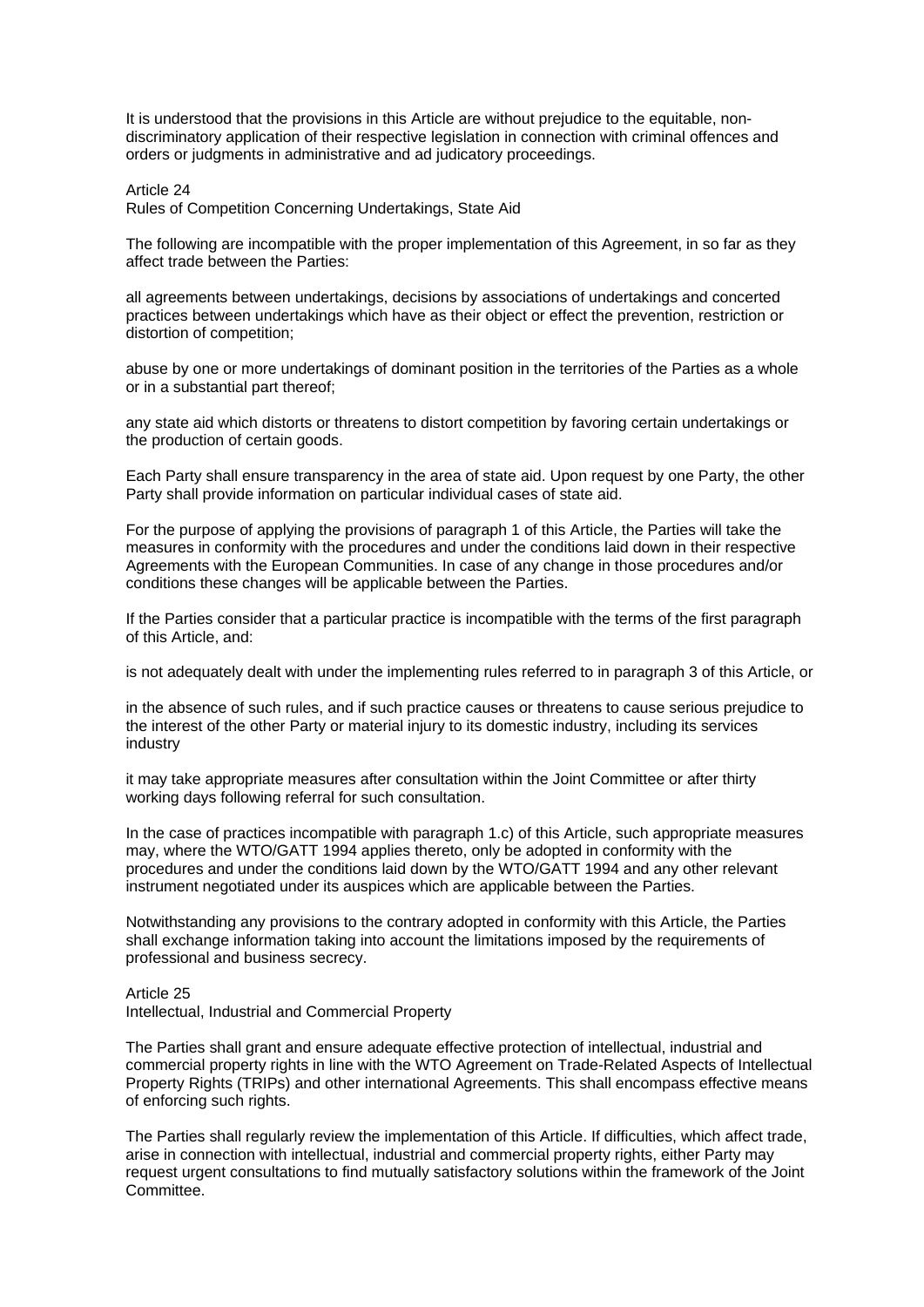Article 26 State Monopolies

The Parties shall progressively adjust any state monopoly of a commercial character so as to ensure that by the end of the fourth year following the entry into force of this Agreement, no discrimination regarding the conditions under which goods are procured and marketed will exist between nationals of the Parties.

The Joint Committee shall be informed about the measures adopted to implement this objective.

Article 27 Public Procurement

The Parties consider the opening up of the award of public contracts on the basis of nondiscrimination and reciprocity, to be a desirable objective.

As of the entry into force of this Agreement, both Parties shall grant each other's companies' access to contract award procedures a treatment no less favourable than that accorded to companies of any other country.

Article 28 Technical Regulations

The parties shall cooperate in the field of technical regulations, standards and conformity assessment; and shall take appropriate measures to promote international solutions and mutual recognition arrangements as appropriate to ensure that this agreement will be applied effectively and harmoniously to the mutual interests of all Parties.

The parties agree to hold immediate consultations in the framework of the joint committee in case a Party considers that another Party has taken measures which are likely to create, or have created, a technical obstacle to trade, in order to find an appropriate solution in conformity with the WTO Agreement on Technical Barriers to Trade.

The extent of the Parties' obligations to notify draft technical regulations shall be applied in accordance with the provisions of the WTO Agreement on Technical Barriers to Trade. Turkey will make its notifications of draft technical regulations to the WTO available to Palestine. Palestine shall notify draft technical regulations to Turkey.

CHAPTER IV ECONOMIC COOPERATION AND TECHNICAL ASSISTANCE

Article 29 **Objectives** 

Having recognised that the Turkish economy is far more advanced than the infant Palestinian economy, the Parties agreed upon the need for cooperation between them to assist the Palestinian side on the road to economic development in order to better be able to benefit from this Agreement

The aim of cooperation shall be to support the Palestinian Authority's own efforts to achieve sustainable economic and social development.

Turkey shall give priority for providing technical assistance in the primary fields of economic cooperation referred in Article 32.

Parties will encourage operations designed to develop cooperation among the countries of the region and particularly the ones taking part within the Euro-Mediterranean Partnership.

Article 30 Scope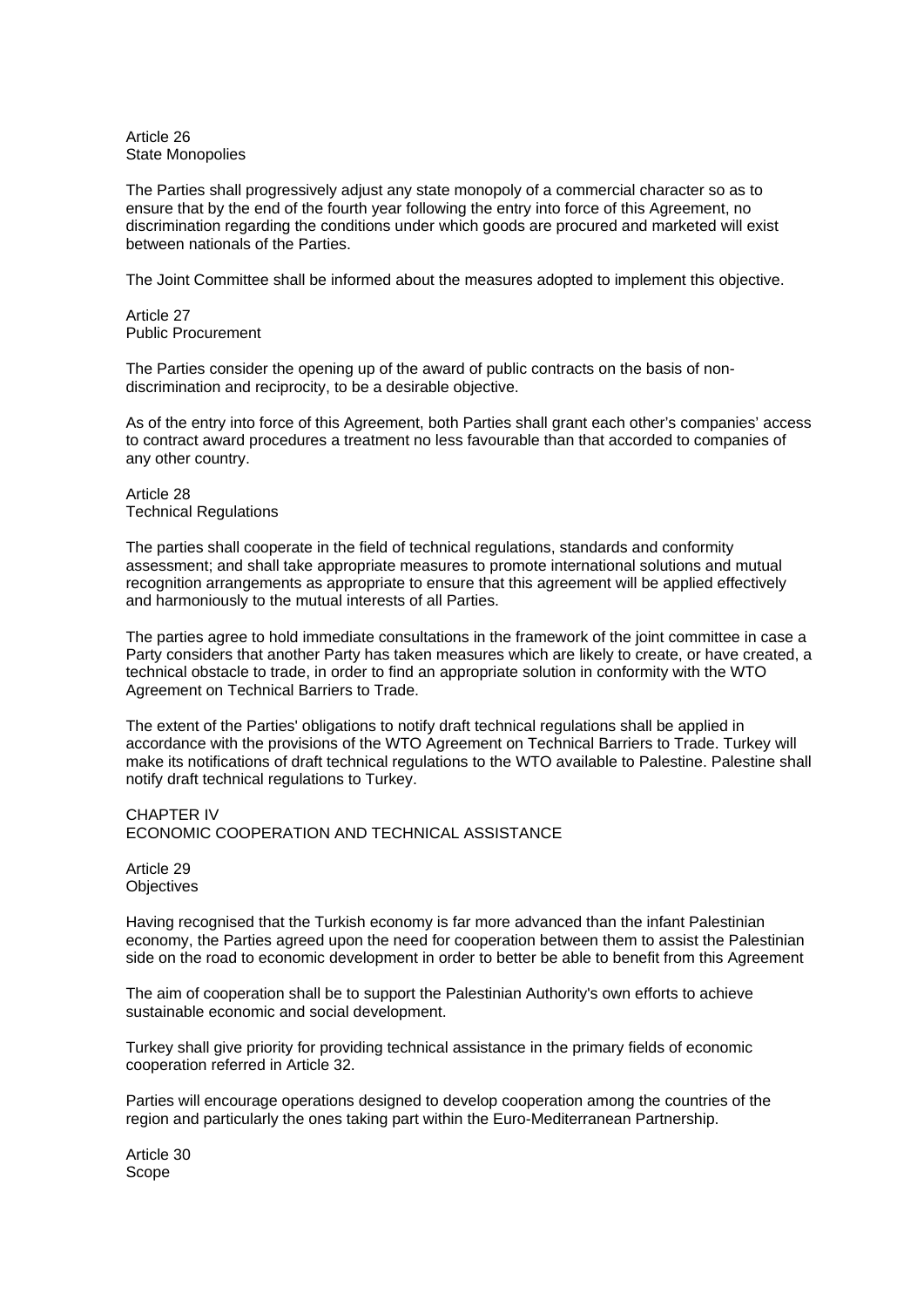Cooperation and technical assistance shall;

focus primarily on infant industries, sectors suffering from internal difficulties, undergoing restructuring or affected by the overall process of liberalization of the economy of the West Bank and the Gaza Strip.

focus on areas likely to bring the economies of the Parties closer together.

focus on capacity building and training programs which would assist in creating the necessary institutions and human resources for implementation of this Agreement with the Palestinian Authority.

encourage the implementation of measures designed to develop intra-regional cooperation.

support joint-ventures, twinning initiatives and joint investments amongst the private sector institutions.

The Parties may agree to extend economic cooperation to other areas not covered by the provisions of this Chapter.

Article 31 Methods and Modalities

In the field of economic cooperation, priority shall be given to the areas raised by the Palestinian Authority.

The Parties shall further determine the methods and modalities for economic cooperation and technical assistance, in particular within the work of the Joint Committee referred in Article 42. In this regard, the Joint Committee may decide to establish sub-committees.

Economic cooperation and technical assistance shall be implemented in particular by: regular exchange of information and ideas in every sector of cooperation including meetings of officials and experts;

encouragement of reciprocal participation in fairs and exhibitions;

transfer of advice, expertise and training;

implementation of joint actions such as seminars and workshops;

technical, administrative and regulatory assistance;

encouragement of joint ventures;

dissemination of information on cooperation.

Article 32 Primary Fields of Economic Cooperation

1. The cooperation under the scope of the Agreement shall primarily involve the following fields referred in detail between Articles 33 to 40 of the Agreement:

Investment promotion and Investment;

Small and medium-sized enterprises;

Standardization and conformity assessment;

Industry;

Agriculture;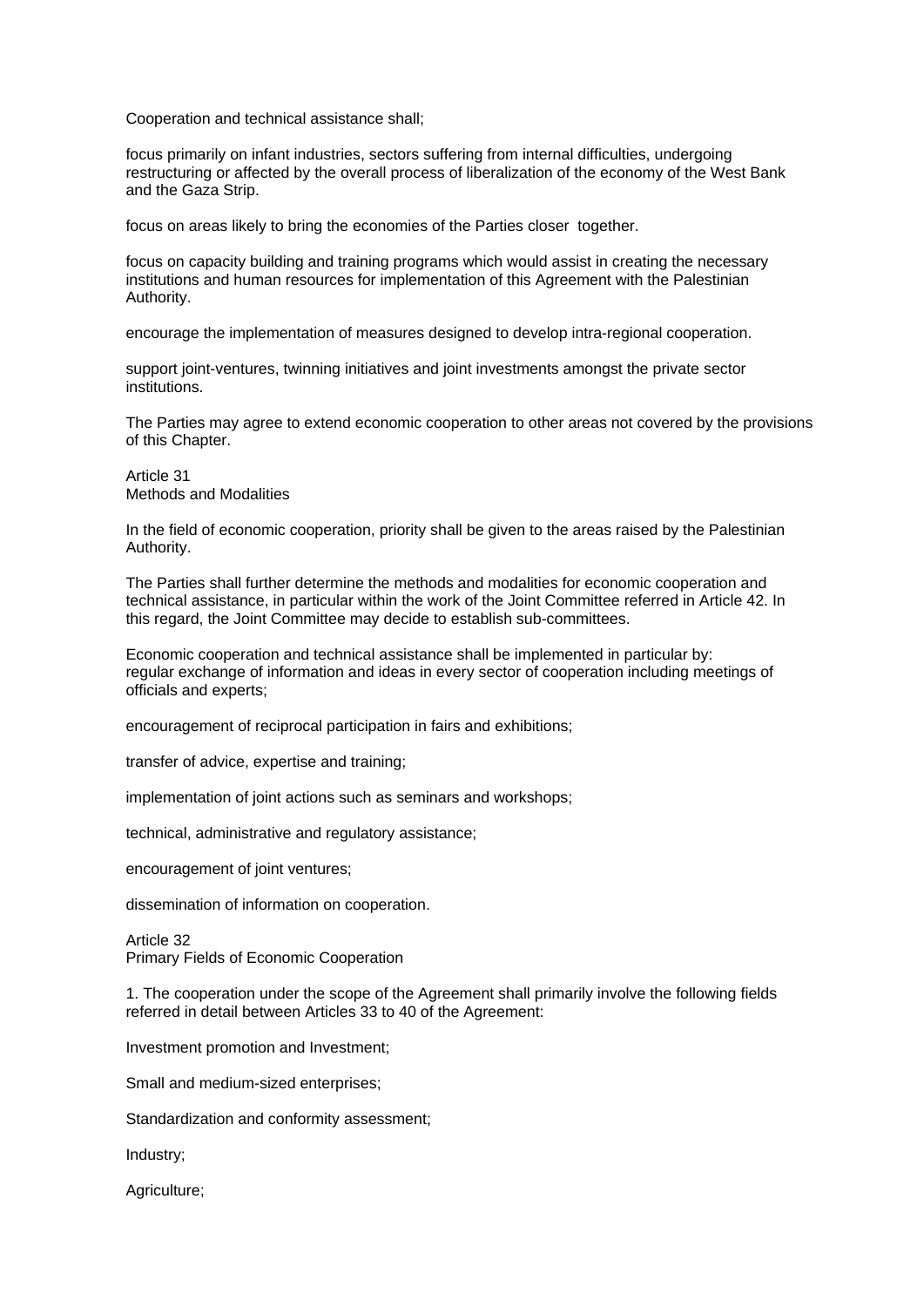Services;

Tourism;

Customs;

Public procurement.

2. Parties may decide further to extend the scope of cooperation on areas of social development, transport, information, telecommunication, energy, scientific and technological cooperation, environment, higher education and regional issues of mutual interest.

Article 33 Cooperation in Investment Promotion and Investment

The objective of cooperation will be the creation of a favourable and stable environment for investment in the West Bank and the Gaza Strip.

The Parties shall aim to promote an attractive and stable environment for reciprocal investment. Such promotion should take the form, in particular, of:

mechanisms for information about and identification and dissemination of investment legislation and opportunities;

development of a legal framework conducive to investment between the Parties, through the conclusion by the Parties of investment promotion and protection agreements, where appropriate, and agreements preventing double taxation;

development of simplified administrative procedures.

The Joint Committee shall examine possibilities of collaboration in investment promotion between the Parties in various sectors of economy.

Article 34 Cooperation Between Small and Medium-Sized Enterprises

1. With the view to further enhance trade and economic activities, the Parties shall give priority to promoting business and investment opportunities as well as joint ventures between small and medium sized enterprises (SMEs) of the two countries. Within this context, the Parties will

change experiences and expertise on entrepreneurship, management, research and management centres, quality and production standards;

provide market information to create investment opportunities;

send published documents concerning SMEs.

2. Turkey shall encourage the Palestinian Authority's efforts towards capacity building for the related private sector institutions.

Article 35

Cooperation on Standardization and Conformity Assessment

The objective of cooperation will be to narrow the gap in standards and certification.

In practical terms cooperation will take the form of:

the promotion of use of international standards, guides, recommendations;

raising the level of conformity assessment by Palestinian certification and accreditation bodies;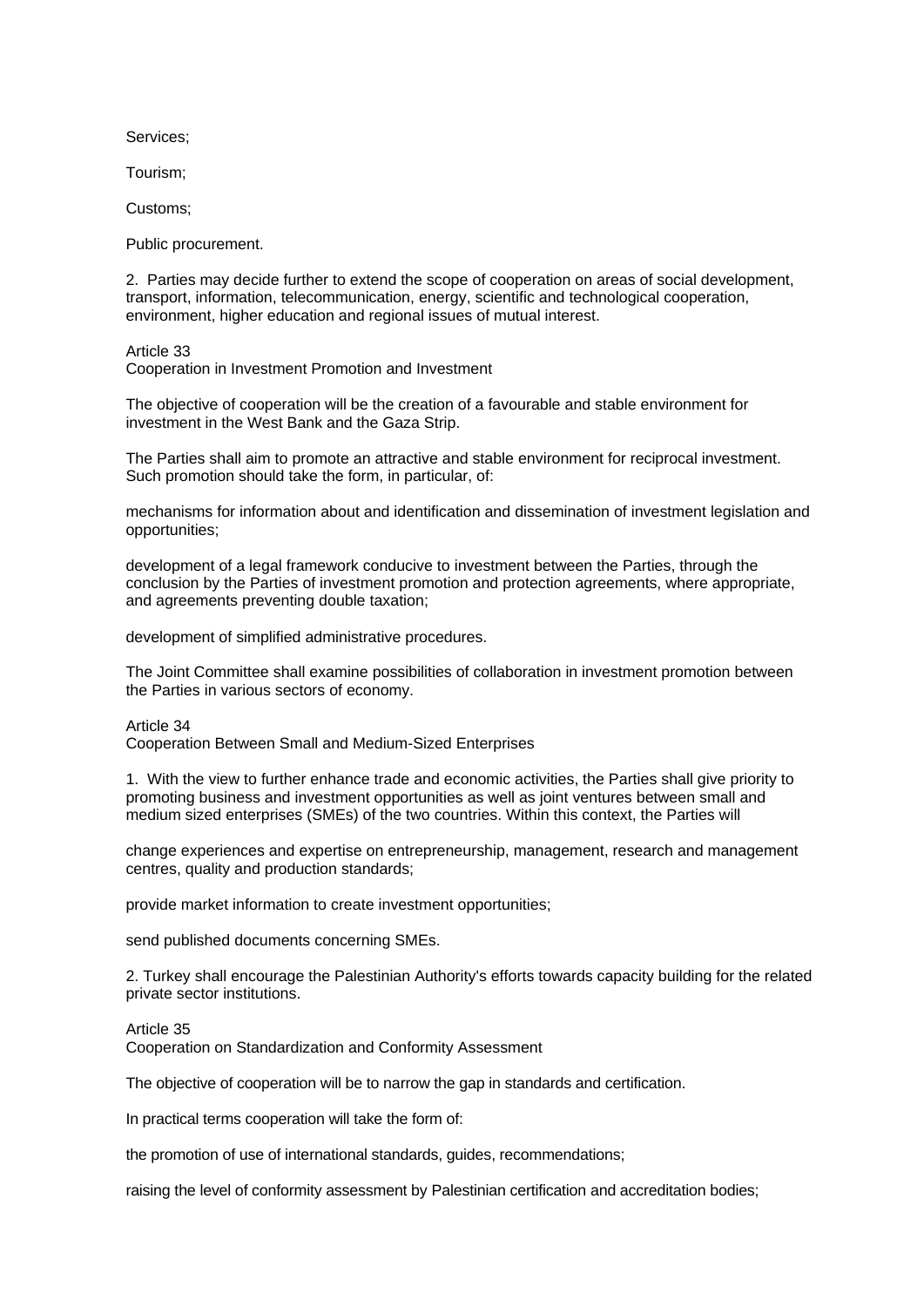discussing mutual recognition arrangements, where appropriate;

cooperating in the field of quality management;

developing structures for the protection of intellectual, individual and commercial property, for standardization and for setting quality standards.

Article 36 Industrial Cooperation

The main aim of industrial cooperation will be to support the Palestinian Authority, in its efforts to modernize and diversify industry and, in particular, to create an environment favorable to private sector and industrial development by enhancing cooperation between the two Parties' economic operators.

Article 37

Cooperation in the Agriculture and Fisheries

1. Taking into account the importance of cooperation in agriculture and fisheries towards the enhancement of bilateral relations, the Parties determined the following as the desired fields of cooperation:

exchange of scientific and technical information and experiences relating to agriculture, forestry, water resources and rural development;

reciprocal exchange of experts;

organization of training, seminars, conferences and meetings, in either of both countries;

establishment of direct joint activities between the respective institutions;

encouragement of investment and trade on agricultural production, processing and marketing in both countries and in other markets.

The Parties will also examine the possibility of concluding a cooperation agreement on agriculture.

Article 38 Cooperation in Services

The Parties to this Agreement recognize the growing importance of trade in services. In their efforts to gradually develop and broaden their cooperation, in particular in the context of the Euro-Mediterranean Partnership, they will cooperate with the aim of achieving a progressive liberalization and mutual opening of their markets for trade in services, taking into account relevant provisions of the General Agreement on Trade and Services (GATS) and multilateral trade negotiations with that respect.

The Parties will discuss the means of cooperation in the area of services at the Joint Committee.

Article 39 Cooperation in Tourism

Priorities for cooperation shall be:

promoting investments in tourism;

improving the knowledge of the tourist industry and ensuring greater consistency of policies affecting tourism;

making tourism more competitive through support for increased professionalism ensuring the balanced and sustainable development of tourism.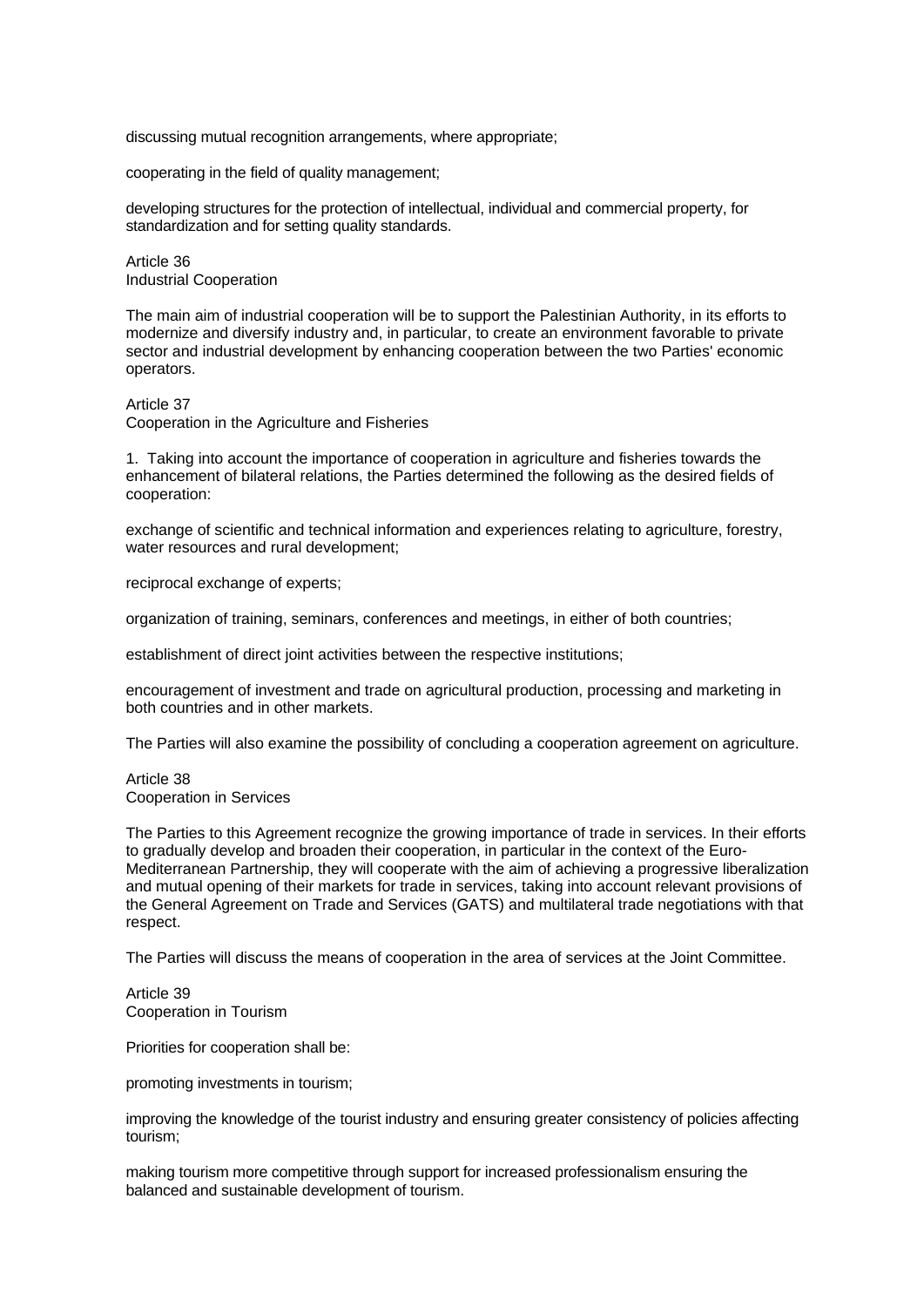Article 40 Cooperation in Customs

Customs cooperation is intended to ensure that the provisions on trade are observed and to guarantee fair trading.

It could give rise to the following types of cooperation:

a) various forms of exchange of information and training schemes;

b) technical assistance provided by experts from Turkish side.

Without prejudice to other forms of cooperation provided for in this Agreement, the administrative authorities of the Parties will provide each other with mutual assistance on customs matters.

Article 41 Terms and Conditions For Technical Assistance

The framework of technical assistance will be discussed within the Joint Committee. The terms and conditions of assistance will be determined accordingly.

CHAPTER V INSTITUTIONAL, GENERAL AND FINAL PROVISIONS

Article 42 Establishment of the Joint Committee

A Joint Committee is hereby established in which each Party shall be represented. The Joint Committee shall be responsible for the administration of this Agreement and shall ensure its proper implementation.

For the purpose of the proper implementation of this Agreement, the Parties shall exchange information and, at the request of either Party, shall hold consultations within the Joint Committee. The Joint Committee shall keep under review the possibility of further removal of the obstacles to trade between the Parties.

The Joint Committee may, in accordance with the provisions of paragraph 3 of Article 43, take decisions in the cases provided for in this Agreement. On other matters the Joint Committee may make recommendations.

Article 43 Procedures of the Joint Committee

For the proper implementation of this Agreement, the Joint Committee shall meet at an appropriate level whenever necessary upon request but at least once a year. Either Party may request a meeting be held.

The Joint Committee shall decide by consensus.

If a representative in the Joint Committee of a Party to this Agreement has accepted a decision subject to reservation of the fulfilment of constitutional requirements the decision shall enter into force, if no later date is contained therein, on the date of the receipt of the written notification stating that such requirements have been fulfilled.

The Joint Committee shall adopt its rules of procedure, which shall*, inter alia*, contain provisions for convening meetings and for the designation of the Chairman and his/her term of office.

5. The Joint Committee may decide to set up such sub-committees and working groups, as it considers necessary to assist it in accomplishing its tasks.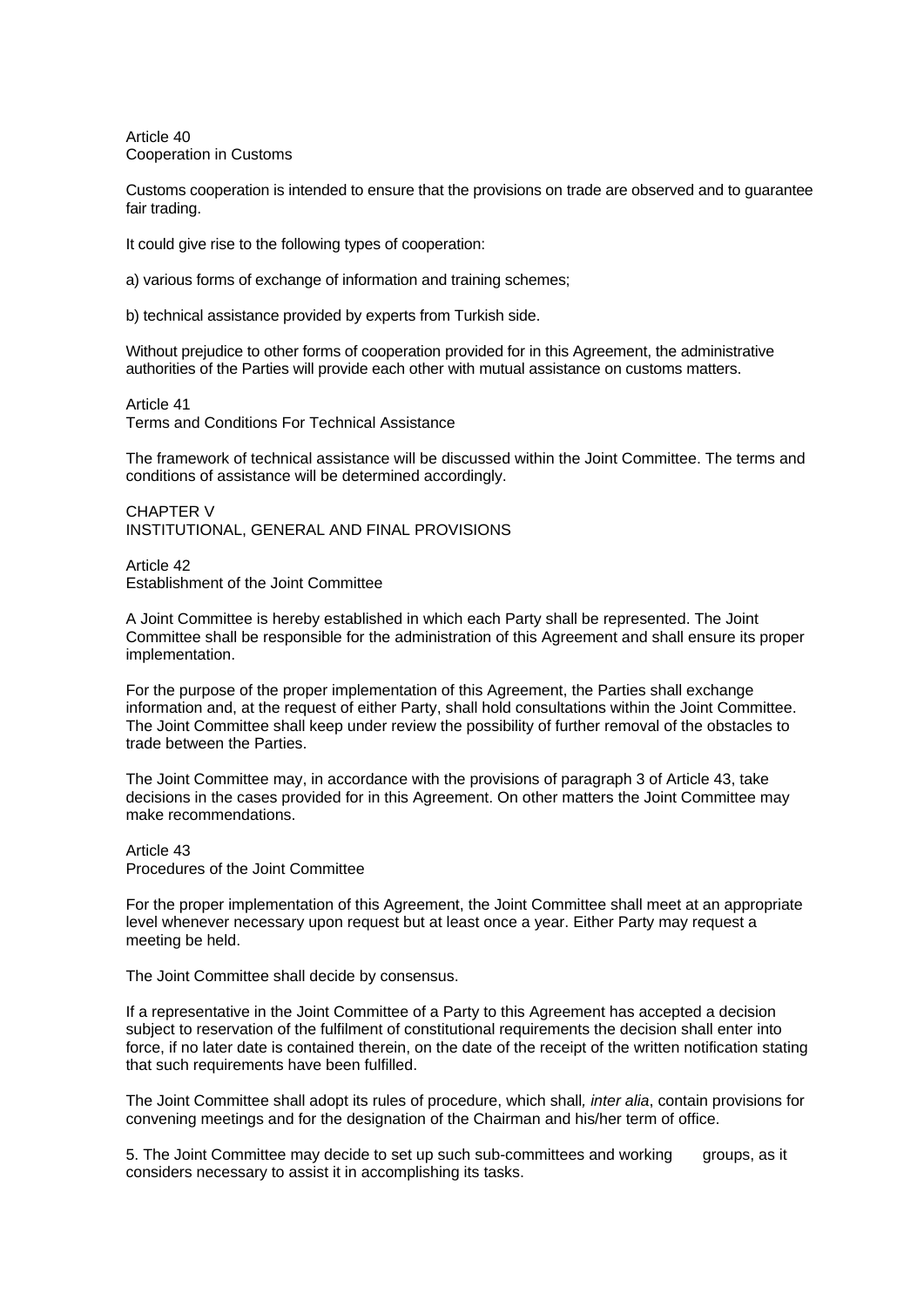Article 44 Security Exceptions

Nothing in this Agreement shall prevent the Parties from taking any measures, which it considers necessary:

to prevent the disclosure of information contrary to its essential security interests;

for the protection of its essential security interests or for the implementation of international obligations or national policies:

relating to the traffic in arms, ammunition and implements of war and to such traffic in other goods, materials and services as is carried on directly or indirectly for the purpose of supplying a military establishment; or

relating to the non-proliferation of biological and chemical weapons, nuclear weapons or other nuclear explosive devices; or

in time of war or other serious international tension constituting threat of war.

Article 45 Fulfilment of Obligations

The Parties shall take all necessary measures to ensure the achievement of the objectives of this Agreement and the fulfilment of their obligations under this Agreement.

If either Party considers that the other Party has failed to fulfil an obligation under this Agreement, the Party concerned may take the appropriate measures under the conditions and in accordance with the procedures laid down in Article 22 of this Agreement.

Article 46 Dispute Settlement

Either Party may refer to Joint Committee any dispute relating to the application or interpretation of this Agreement.

The Joint Committee may settle the dispute by means of a decision.

Each Party shall be bound to take measures involved in carrying out the decision referred to in paragraph 2.

In the event of it not being possible to settle the dispute in accordance with paragraph 2, either Party may notify the other of the appointment of an arbitrator; the other Party must then appoint a second arbitrator within two months.

The Joint Committee shall appoint a third arbitrator.

The arbitrators' decisions shall be taken by majority vote.

Each Party to the dispute must take the steps required to implement the decision of the arbitrator.

Article 47 Evolutionary Clause

Where either Party considers that it would be useful and in the interest of the economies of the Parties to develop the relations established by this Agreement by extending them to fields not covered thereby, it shall submit a reasoned request to the other Party. The Parties may instruct the Joint Committee to examine this request and, where appropriate, to make recommendations to them, particularly with a view to opening negotiations.